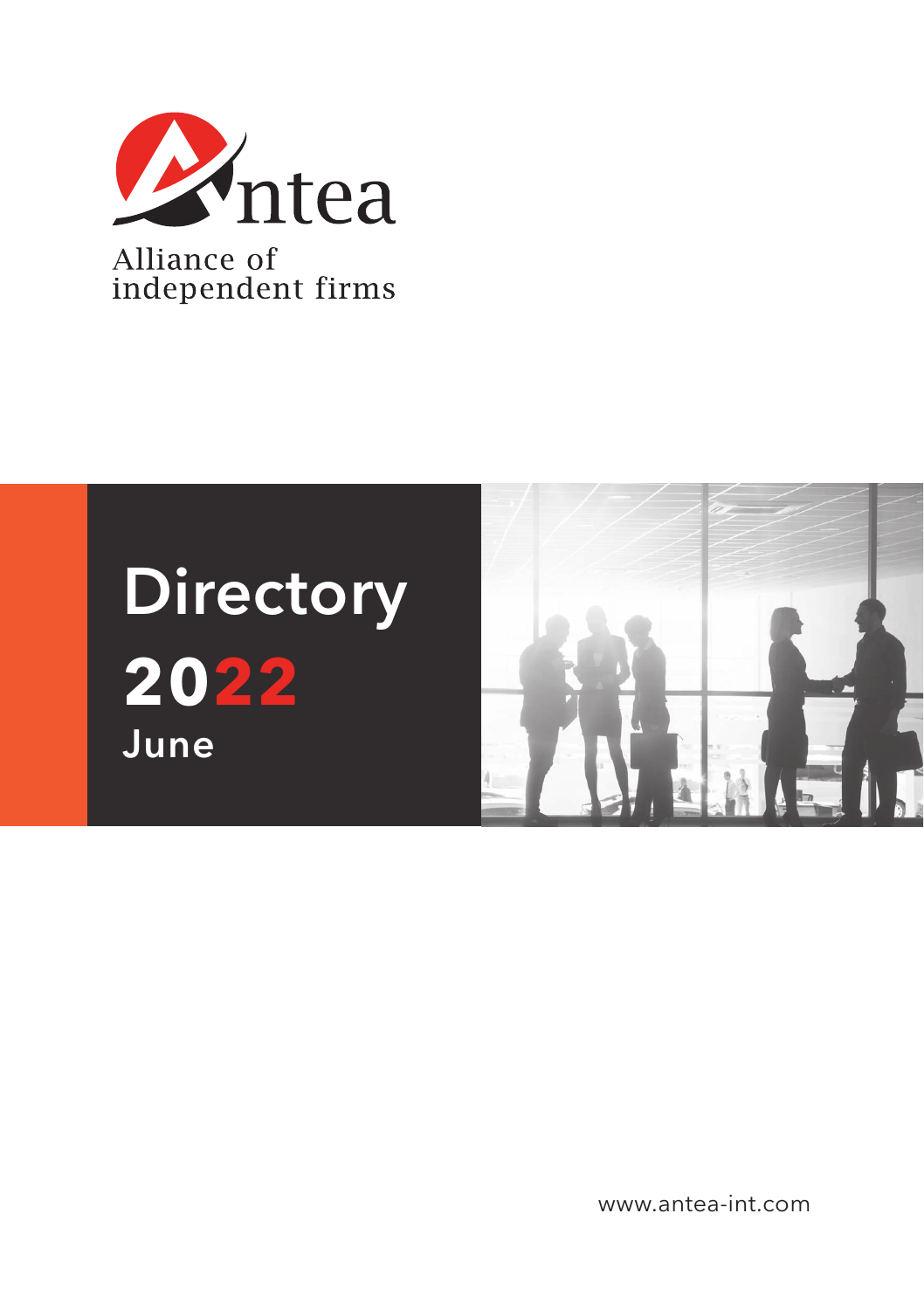



**ANTEA** refers to the association of member firms of ANTEA Alliance of Independent Firms, each one of which is a separate and independent legal entity.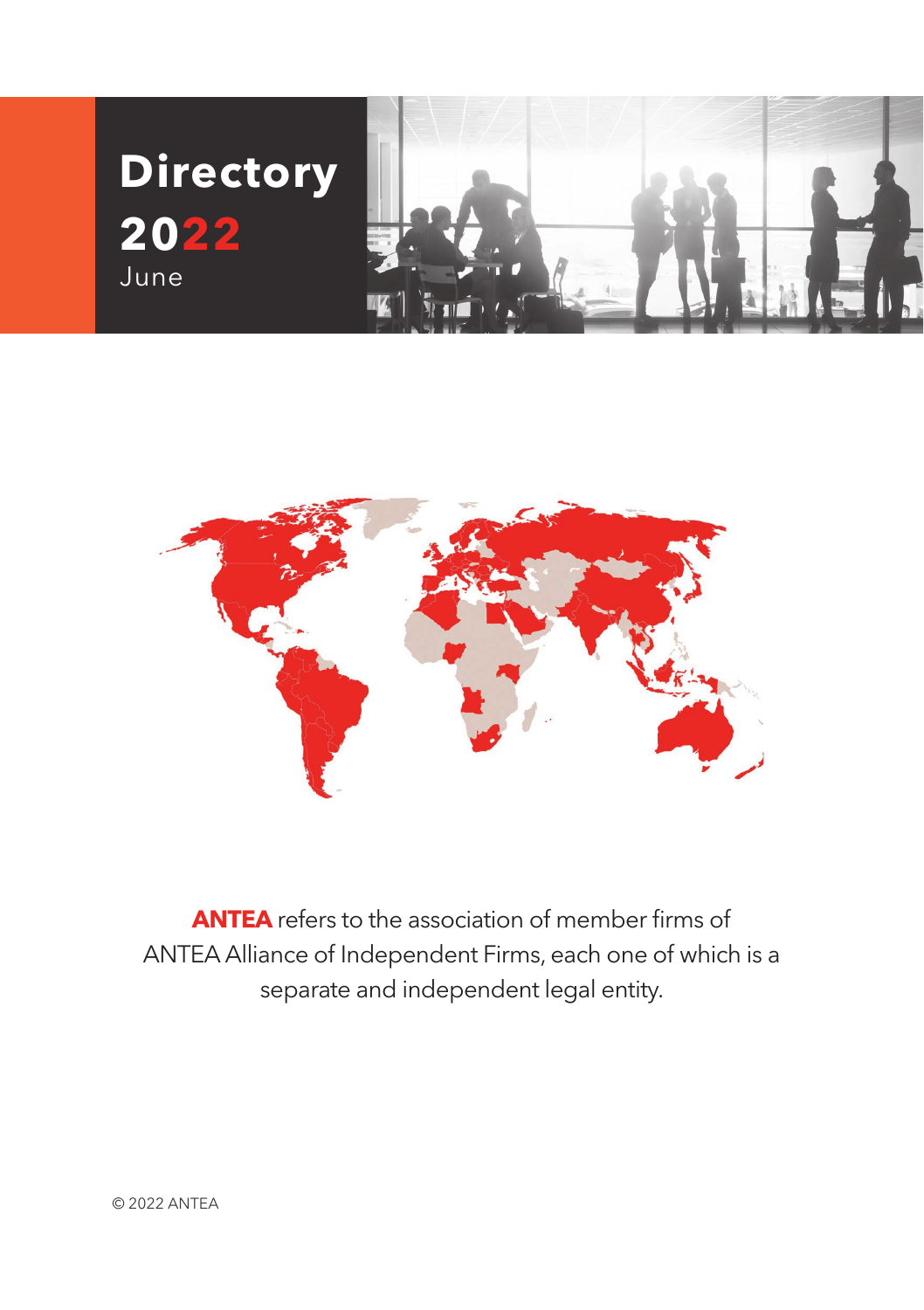

"We also count on a selected group of corresponding members and contacts in the main countries all over the world. Please contact **info@antea-int.com** for more details"

# **ALGERIA**

## **ALGIERS**

Contact partner: Riad Deramchi Tel.: +213 770 30 40 40 +213 21 63 37 39 Mail: contact@cabinet-deramchi.com Web: www.cabinet-deramchi.com

# **ANDORRA**

## **ANDORRA LA VELLA**

Contact partner: Lluis Ferron Tel.: + 376 800 480 Mail: lluis.ferron@a2cgestors.ad

## **ARGENTINA**

## **BUENOS AIRES**

Contact partner: Fernando de Tezanos Pinto  $Tel: + 54 11 5199 2500$ Mail: ftezanospinto@bue.auren.com Web: www.auren.com

## **CORDOBA**

Contact partner: Pablo José Centeno  $Tel \cdot + 543514264973$ Mail: pcenteno@cor.auren.com Web: www.auren.com

### **MENDOZA**

Contact partner: Jorge González Tel.: +54 261 420 5238 Mail: jgonzalez@mdz.auren.com Web: www.auren.com

### **ROSARIO**

Contact partner: Alejandro Mattos  $Tel: +54.341.529.9900$ Mail: amattos@ros.auren.com Web: www.auren.com

## **SALTA**

Contact partner: Facundo Cornejo Tel.: + 54 387 421 1267 Mail: fcornejo@sal.auren.com Web: www.auren.com

## **TUCUMAN**

Contact partner: Gerardo Peña Tel.: +54 381 430 3939 Mail: gerardopc@tuc.auren.com Web: www.auren.com

# **AUSTRALIA**

Country coordinator: Visi Cuestas Tel.: + 34 93 215 59 89 Mail: visi.cuestas@antea-int.com Web: www.antea-int.com

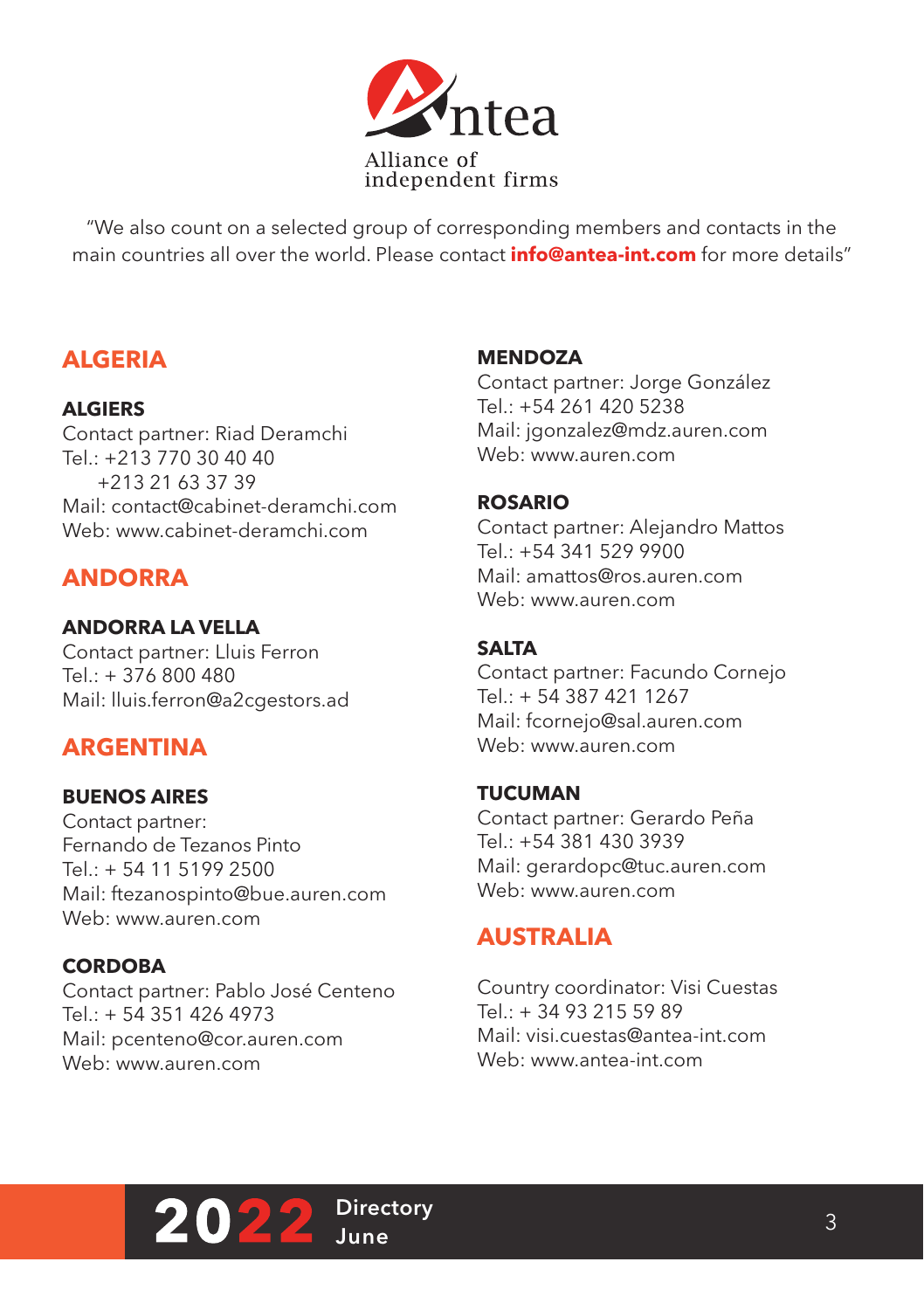# **AUSTRIA**

## **GRAZ**

Contact partner: Daniel Hubner  $T = 43316338338$ Mail: daniel.hubner@hubner-allitsch.at Web: www.hubner-allitsch.at

## **VIENNA**

Contact partner: Daniel Hubner Tel.: + 43 316 338 338 Mail: daniel.hubner@hubner-allitsch.at Web: www.hubner-allitsch.at

# **BANGLADESH**

## **DHAKA**

Contact partner: Mohiuddin Ahmed Tel.: +880 1819490550 Mail: mohiuddin.fca@aucbd.com Web: www.auchd.com

# **BELGIUM**

**BRUSSELS** Contact partner: Vincent Dumont  $Tel: +32.2.3464624$ Mail: vdu@bst.net Web: www.bst.net

#### **BRUSSELS**

**GHENT & BRUSSELS** (legal services) Contact partner: Jeroen De Man  $Tel: +3299252316$ Mail: jeroen.deman@degroote-deman.be Web: www.degroote-deman.be/en/

# **BOLIVIA**

### **LA PAZ**

Contact partner: Roberto Torrez Mendoza Tel.: +2431773 - 2431764 Mail: roberto.tm@torrezcpa.com.bo Web: www.torrezcpa.com.bo

## **BRAZIL**

### **RIO DE JANEIRO**

Contact partner: Levi de Oliveira Soares  $Tel \cdot + 55$  21250 96200 Mail: levi.soares@fsanetwork.com.br Web: www.fsanetwork.com.br

**SÃO PAULO** (legal services) Contact partner: Sabrina Marques  $Tel \cdot + 51 11 3168 1166$ Mail: sabrina@tmmassociados.com.br Web: www.tmmassociados.com.br

## **SÃO PAULO**

Contact partner: Alexandre Guimarães  $Tel \cdot +55$  11 98120-4900 Mail: guimaraes@numeric.srv.br Web: www.numeric.srv.br/

## **SÃO PAULO**

Contact partner: Alberto Maia Tel.: +55 11 94353-3102 Mail: maia@opiniaobr.com Web: www.opiniaobr.com/

## **VINHEDO**

Contact partner: William Xavier Tel.: +55(19)3846-6534 Mail: william.xavier@integrance.com.br Web: integrance.com.br/

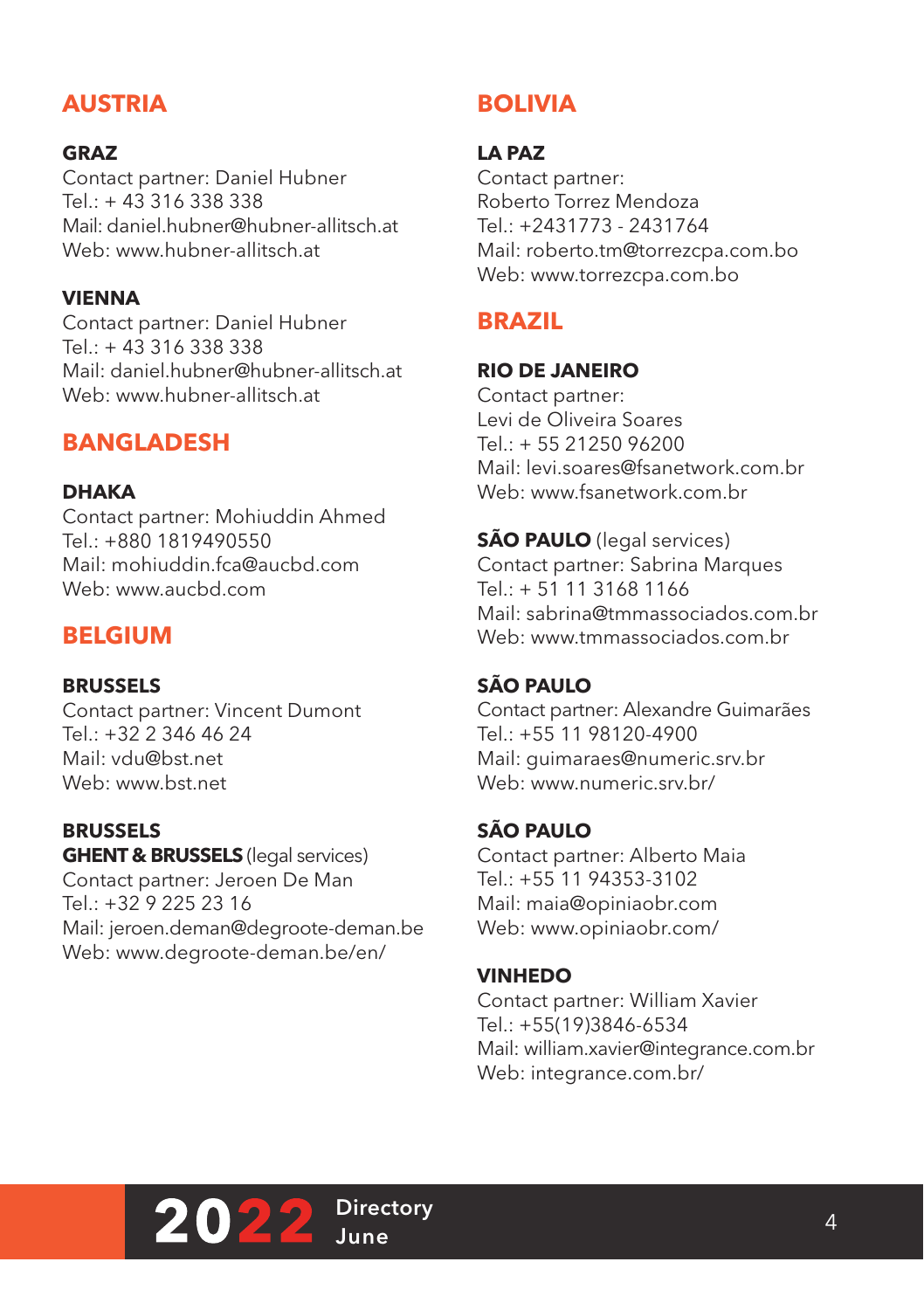# **BULGARIA**

#### **SOFIA**

Contact partner: Rossitza Koleva  $Tel: +35929886977$ Mail: rossitza.koleva@eurofast.eu Web: www.eurofast.eu

## **CANADA**

#### **TORONTO**

Contact Partner: Sanjay Chadha Tel.: + 1 6478318322 Mail: sanjaychadha@savassociates.ca Web: www.savaassociates.ca

## **CHILE**

#### **PUNTA ARENAS**

Contact partner: Pedro Fecci  $Tel: +56612723218$ Mail: pedro.fecci@auren.cl Web: www.auren.com

#### **SANTIAGO DE CHILE**

Contact partner: Mario Cayupan  $Tel: +56.222.078.663$ Mail: mario.cayupan@auren.cl Web: www.auren.com

#### **TALCA**

Contact partner: Patricio Castillo  $Tel: +56 712 510 590$ Mail: patricio.castillo@auren.cl Web: www.auren.com

#### **TEMUCO**

Contact partner: Marcela Cid Tel.: +56 45 953 131 Mail: marcela cid@auren.cl Web: www.auren.com

## **CHINA**

#### **BEIJING**

Contact partner: Dickson Leung Tel.: + 86 1085 321 720 Mail: dleung@lehmanbrown.com Web: www.lehmanbrown.com

#### **GUANGZHOU**

Contact partner: Dickson Leung Tel.: + 86 20 2205 7883 Mail: dleung@lehmanbrown.com Web: www.lehmanbrown.com

#### **HONG KONG**

Contact partner: Dickson Leung Tel.: + 852 2426 6426 Mail: dleung@lehmanbrown.com Web: www.lehmanbrown.com

#### **MACAU**

Contact partner: Dickson Leung Tel.: + 853 8294 2434 Mail: dleung@lehmanbrown.com Web: www.lehmanbrown.com

#### **SHANGHAI**

Contact partner: Dickson Leung Tel.: + 86 21 6249 0055 Mail: dleung@lehmanbrown.com Web: www.lehmanbrown.com

#### **SHENZHEN**

Contact partner: Dickson Leung Tel.: + 86 755 8209 1244 Mail: dleung@lehmanbrown.com Web: www.lehmanbrown.com

#### **TIANJIN**

Contact partner: Dickson Leung Tel.: + 86 22 2318 5056 Mail: dleung@lehmanbrown.com Web: www.lehmanbrown.com

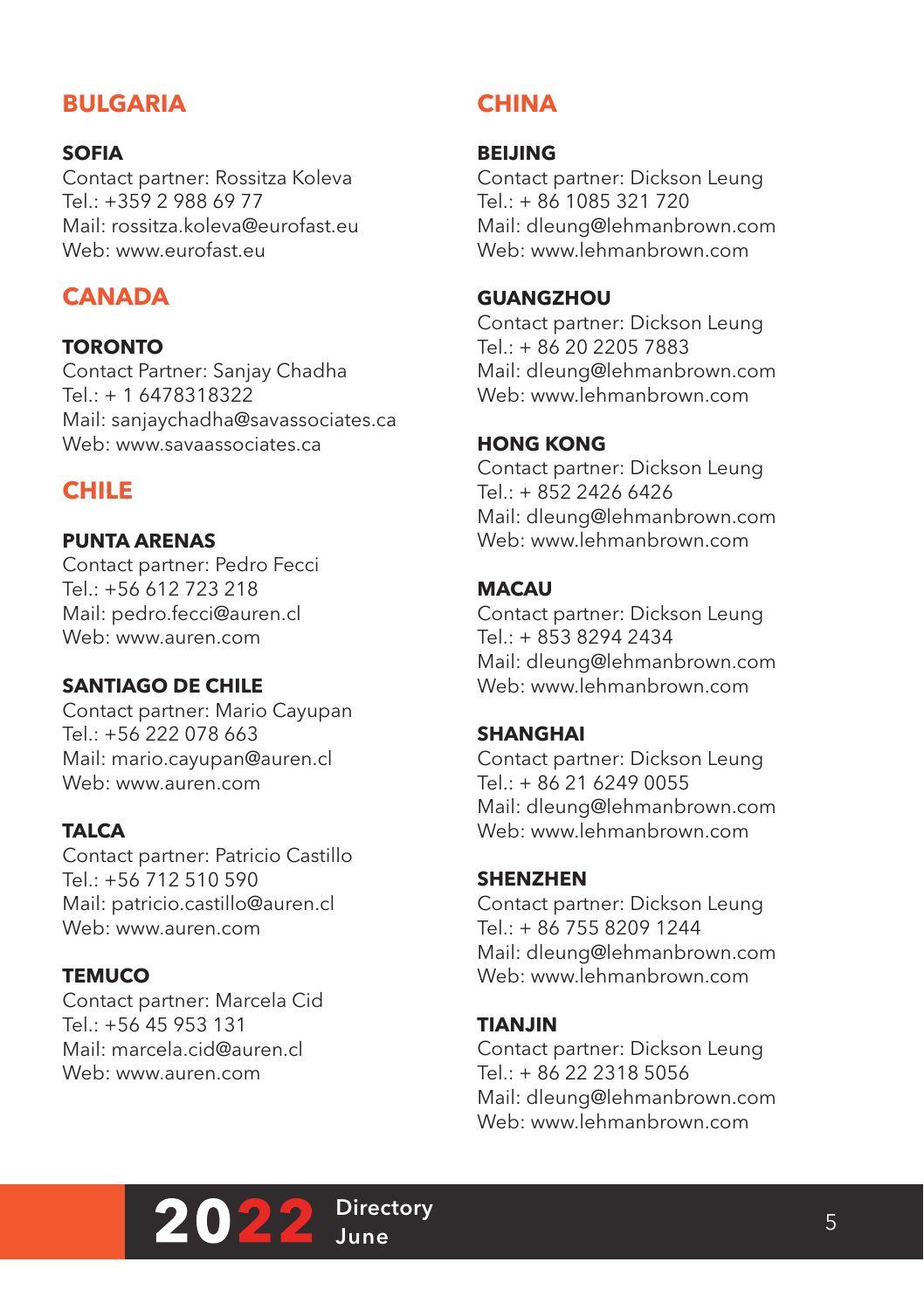# **COLOMBIA**

## **BOGOTÁ**

Contact partner: Mario Huertas Tel.: 601 3737722 Mail: mhuertas@bog.auren.com Web: www.auren.com

### **CARTAGENA DE INDIAS**

Contact Partner: Cesar Gabriel Angulo Tel.: +57 311 4169123 Mail: gerencia@auren.com.co Web: www.auren.com

### **MEDELLIN**

Contact Partner: Raúl Menco Tel: +57 4 5203736 Mail: rmenco@auren.com.co Web: www.auren.com

# **COSTA RICA**

## **SAN JOSÉ**

Contact partner: Orlando Vindas  $Tel + 506 2296 2270$ Mail: ovindas@ice.co.cr Web: www.ovindas.com

# **CROATIA**

## **ZAGREB**

Contact partner: Dino Dzaja  $Tel: +385 1 7980 646$ Mail: dino.dzaja@eurofast.eu Web: www.eurofast.eu

# **CYPRUS**

## **NICOSIA**

Contact partner: Zoe Kokoni Tel.: + 357 22 271760 Mail: zoe.kokoni@zathea.com.cy Web: www.zathea.com.cy

# **CZECH REPUBLIC**

#### **PRAGUE**

Contact partner: Jan Buril Tel.: +42 0777888575 Mail: jan.buril@burilpartners.cz Web: www.burilpartners.cz

## **DOMINICAN REPUBLIC**

#### **SANTO DOMINGO**

Contact partner: Stalin Pérez Tel.: +1 809 683 7244 Mail: sperez@indigo.com.do Web: www.indigo.com.do

**SANTO DOMINGO** (legal services) Contact partner: Pablo González Tapia Tel.: +1 809.475.8860 Mail: pgonzalez@gonzaleztapia.com Web: www.gonzaleztapia.com

# **ECUADOR**

#### **GUAYAQUIL** Contact partner: Sabel Gutiérrez  $Tel \cdot + 59342387599$ Mail: sabel.gv@ngv.com.ec Web: www.ngv.com.ec

**QUITO** (Tax and legal) Contact partner: Javier Bustos  $Tel + 59 323 8629$ Mail: javier.bustos@abcglobal.tax Web: www.abcglobal.tax

#### **QUITO**

Contact partner: Jefferson Galarza Salazar Tel.: + 59323909279 Mail: jgalarza@bcgdelecuador.com Web: www.bcgdelecuador.com

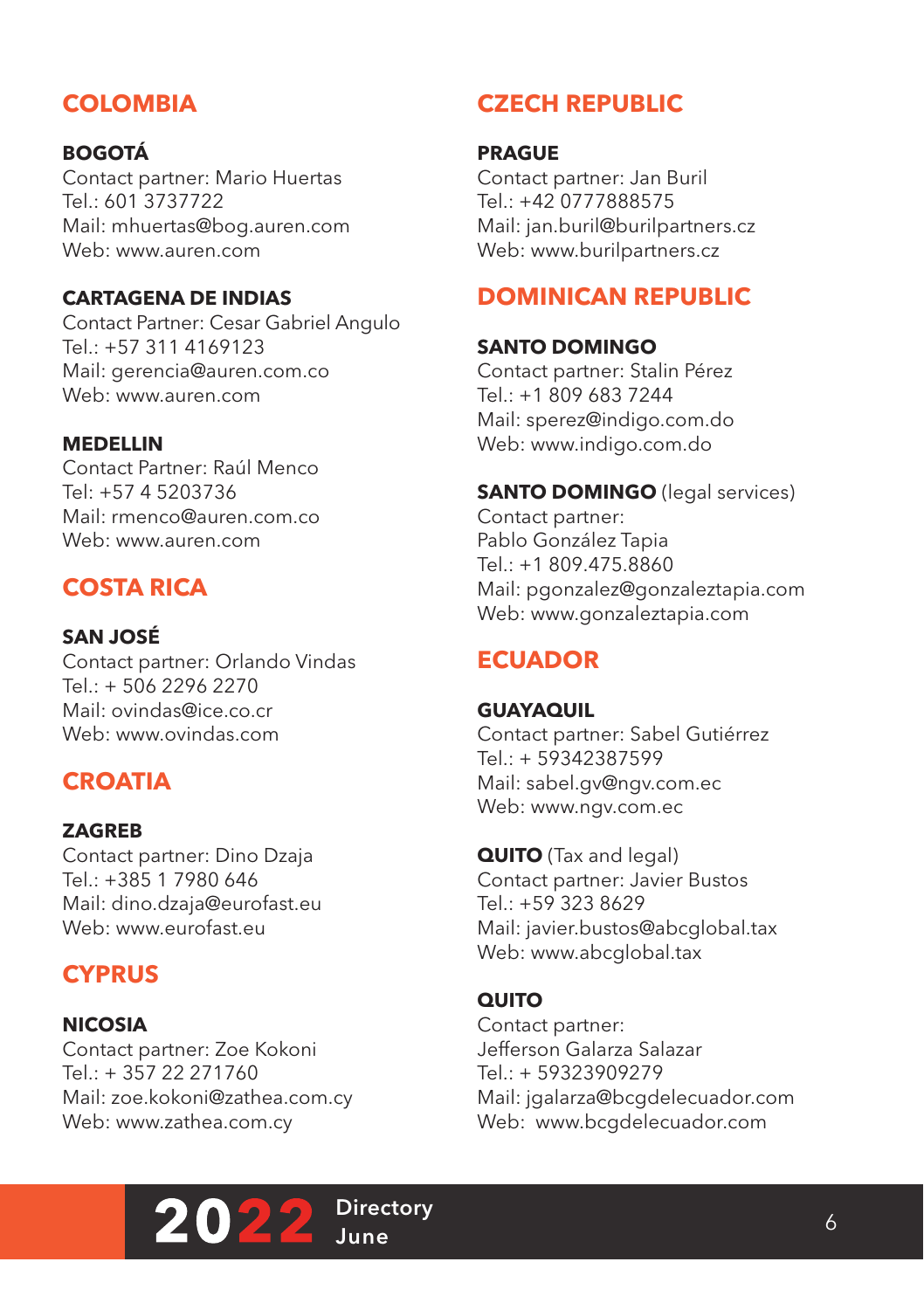# **EGYPT**

### **CAIRO**

Contact partner: Bassem A. Gaber  $T = 201224966555$ Mail: bassem.gaber@gaberco.com Web: www.gaberco.com/

# **EL SALVADOR**

#### **SAN SALVADOR**

Contact partner: Alejandra Murcia Tel.: + 503 2221 5870 Mail: alejandramurcia@auditoresmurcia.net Web: www.murciaauditores.com

## **FINLAND**

#### **HELSINKI**

Contact partner: Heidi Tiivola  $Tel: +358207525131$ Mail: heidi.tiivola@talenom.fi Web: www.talenom.fi/en

## **FRANCE**

#### **PARIS**

Contact partner: Laurent Nadjar Tel.: + 33 175 770 860 Mail: lnadjar@lna-ace.fr Web: www.lna-ace.fr

**PARIS** (legal services) Contact partner: Ari Assayag Tel.: +33 156691269 Mail: aassayag@asmar-assayag.com Web: www.asmar-assayag.com

**STRASBOURG** (legal services) Contact partner: Oliver Stein Tel.: +33 (0)390 22 13 00 Mail: stein@lexloi.eu Web: www.lexloi.eu

# **GERMANY**

#### **BERLIN**

Contact partner: Cornelia Barnbrook Tel.:+49 30 4849267-23 Mail: cornelia.barnbrook@ber-auren.de Web: www.auren.com

#### **BERLIN**

Contact partner: Heinrich Vierhaus Tel.: +49 30 8599 48 40 Mail: hvierhaus@vierhaus-stbg.de Web: www.vierhaus-stbg.de

### **FRANKFURT**

Contact partner: Carsten Baums  $Tel: +4969905096-0$ Mail: carsten.baums@fra-auren.de Web: www.auren.com

#### **FRANKFURT** (legal services)

Contact Partner: Andreas Walkenhorst  $Tel: +49699055260$ Mail: Andreas.Walkenhorst@tergauwalkenhorst.com Web: www.tergau-walkenhorst.com

#### **GARMISCH-PARTENKIRCHEN**

Contact partner: Michael Deindl  $Tel + 4988219820 - 0$ Mail: michael.deindl@gap-auren.de Web: www.auren.com

#### **HAMBURG**

Contact Partner: Torsten Satz  $Tel \cdot +4940866251670$ Mail: tsatz@nordicrevision.com Web: www.nordicrevision.com

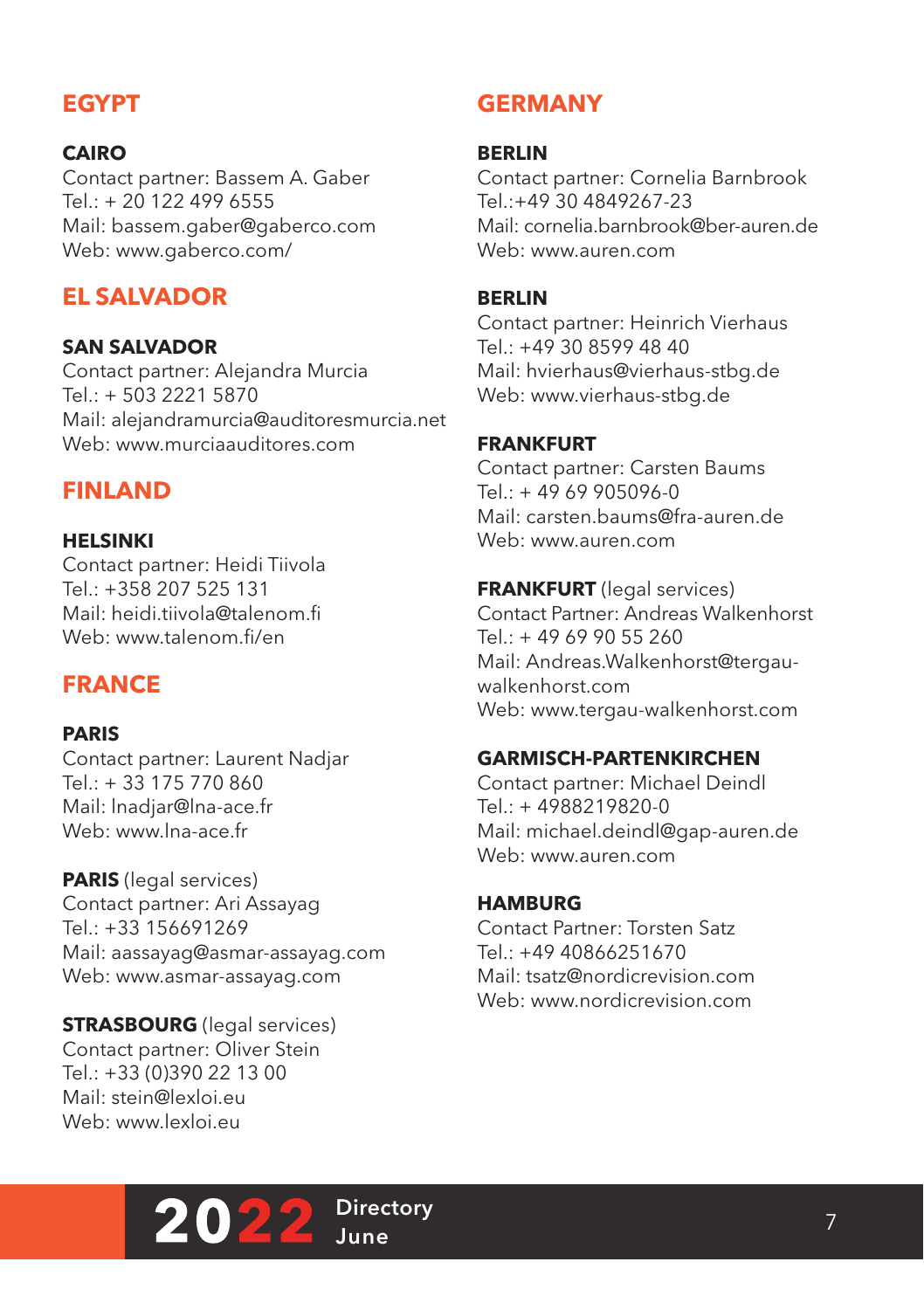## **HAMBURG**

Contact Partner: Stephen Schwedler  $Tel \cdot +49404017600$ Mail: stephen.schwedler@stb-freiheit.de Web: www.beste-steuerberater.de

### **HAMBURG**

Contact partner: Dirk Peper Tel.: + 49 40 29823590 Mail: Dirk.Peper@allwira.de Web: www.allwira.de

### **HEIDELBERG**

Contact partner: Dirk Mueller Tel.: +49 6221 1879 82 / 81 Mail: d.mueller@ot-hd.de Web: www.ot-gruppe.de

### **LEIPZIG**

Contact partner: Jochen Wissemeier Tel.: + 49 341 149340 Mail: jochen.wissemeier@lpz-auren.de Web: www.auren.com

## **LEONBERG**

Contact partner: Monika Richter  $Tel \cdot + 4971529214 - 0$ Mail: monika.richter@leo-auren.de Web: www.auren.com

## **MUNICH**

Contact partner: Günter Mohr  $Tel + 49898299020$ Mail: guenter.mohr@muc-auren.de Web: www.auren.com

#### **ROTTENBURG**

Contact partner: Marion Triess  $Tel + 49747298450$ Mail: marion.triess@rtg-auren.de Web: www.auren.com

### **STUTTGART**

Contact partner: Lothar Schulz  $Tel \cdot + 497119978680$ Mail: lothar.schulz@str-auren.de Web: www.auren.com

### **WALDSHUT-TIENGEN**

Contact partner: Friedrich-Karl Steinwachs Tel.: + 49 7751 874016 Mail: friedrich.steinwachs@wt-auren.de Web: www.auren.com

# **GREECE**

## **ATHENS**

Contact partner: Antonis Gavrielides Tel.: +30 216 100 4201 Mail: antonis.gavrielides@eurofast.eu Web: www.eurofast.eu

# **GUATEMALA**

## **CIUDAD DE GUATEMALA**

Contact partner: Gunter Estacuy Tel.: + 502 2334 1985 Mail: gunterestacuy@ebauditores.com Web: www.ebauditores.com

# **HONDURAS**

#### **TEGUCIGALPA**

Contact partner: José A. Ochoa  $Tel + 504 225 0465$ Mail: jochoa@ctaauditores.com Web: www.ctaauditores.com

# **HUNGARY**

#### **BUDAPEST**

Contact partner: Arne Gobert Tel.: +36 1 270 9900 Mail: office@gfplegal.com Web: https://gobertadvisors.com/

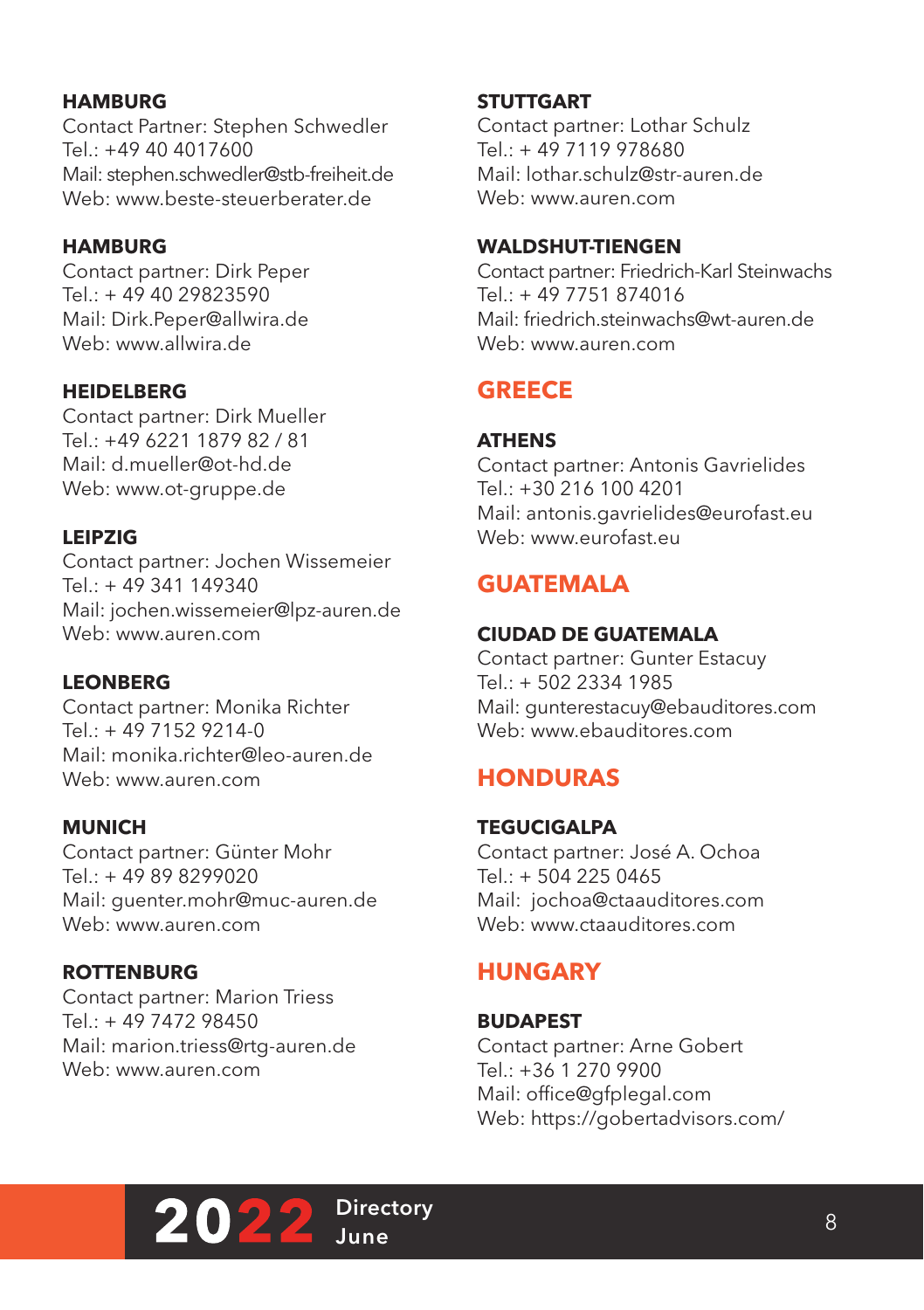**BUDAPEST** (IT Audit, Security, Consulting and Outsourcing) Contact partner: János Sipos  $Tel: +36709313439$ Mail: janos.sipos@jasipos.com web: www.jasipos.com

## **INDIA**

### **BANGALORE**

Contact partner: Nikhil S. Shah Tel.: +91 8041 159101 Mail: nikhil@mojca.in Web: www.mojca.in

### **GURUGRAM**

Contact partner: Vikas Chaturvedi Tel.: + 91 9999292228 Mail: vikas@valuecent.com Web: www.valuecent.in

#### **MATHURA**

Contact partner: Kuldeep Kumar Arora Tel.: +91 9690080803 Mail: cakuldeeparora@gmail.com Web: www.cakuldeeparora.com/

#### **MUMBAI**

Contact partner: Jayesh Parmar Tel.: +91 9821052000 Mail: jayeshp@kdg.co.in Web: www.kdg.co.in

#### **NEW DELHI**

Contact partner: CA.Vivek Agarwal Tel.: +91 98391 19370 Mail: vivek@hcoca.com Web: www.hcoca.com

## **KANPUR**

Contact partner: Anil Agarwal Tel.: + 91 0512 2366 774 Mail: anil@pltandon.com Web: www.pltandon.com



# **INDONESIA**

### **JAKARTA**

Contact partner: Indra Soesetiawan Tel.: + 6221 39839735/ 39838735 Mail: kapdsi.kpusat@gmail.com Web: www.kapdsi.com

**JAKARTA** (legal services) Contact partner: Fadriyadi Kudri Tel.: +62 21 5225453 Mail: f.kudri@kndlawyers.com Web: www.kndlawyers.com

# **IRELAND**

### **DUBLIN**

Contact partner: Garrett McCarthy Tel.: +353 492 4367 Mail: garrett@hmca.ie Web: www.hmca.ie

# **ISRAEL**

#### **JERUSALEM**

Contact partner: Ofir Angel  $T = 1 \cdot 19722365390$ Mail: ofir.angel@auren.co.il Web: www.auren.com/en-il

## **TEL-AVIV**

Contact partner: Ofir Angel  $T = \cdot + 97235614126$ Mail: ofir.angel@auren.co.il Web: www.auren.com/en-il

# **ITALY**

#### **BOZEN/BOLZANO**

Contact partner: Florian Frei Tel.: +39-0471-665715 Mail: frei@spitaler.it Web: www.spitaler.it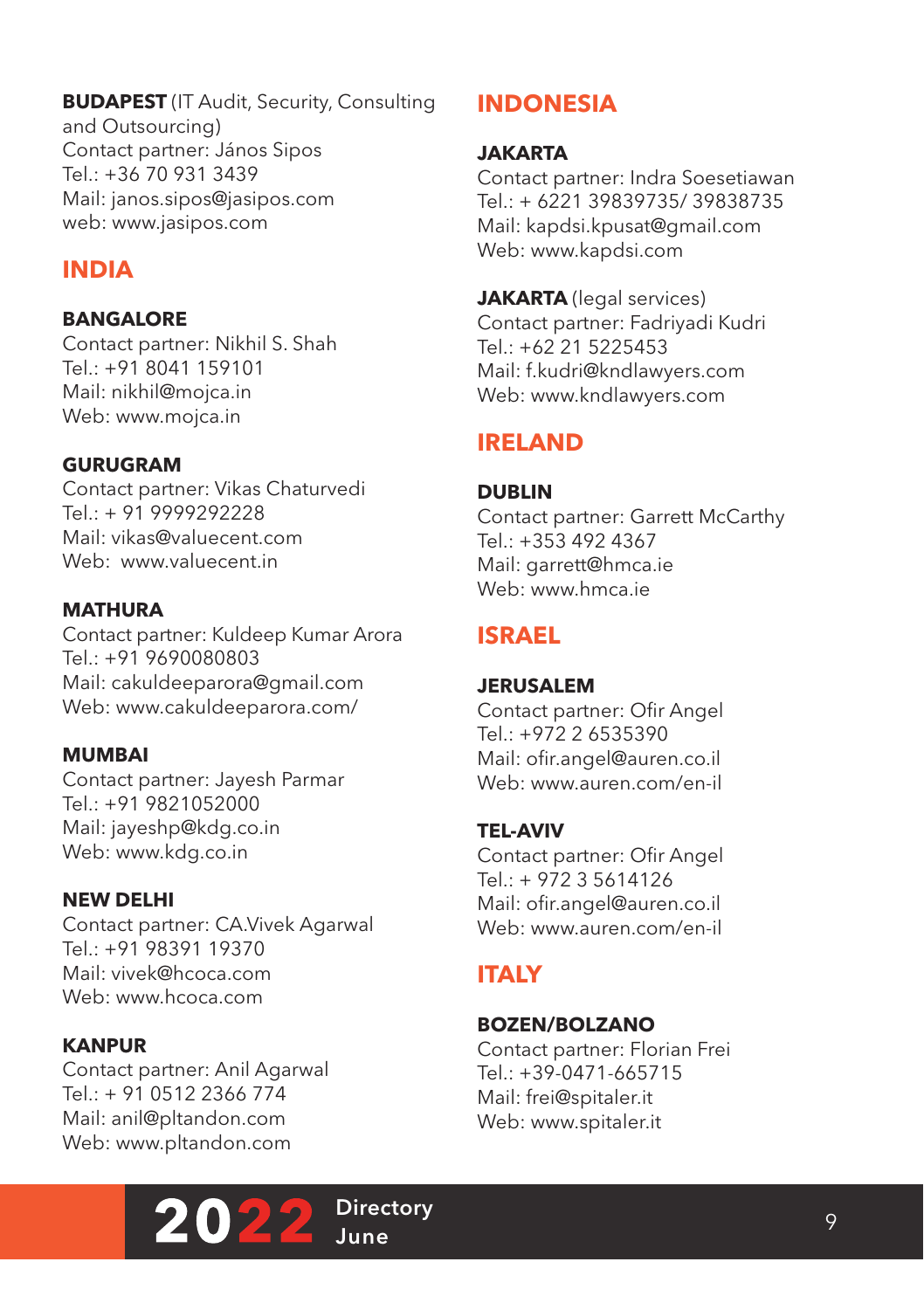## **MILAN**

Contact partner: Manuel Baldazzi / Gianluca Zattera  $Tel: +390276316634$ Mail: mbaldazzi@tributarioassociato.it / gzattera@tributarioassociato.it Web: www.tributarioassociato.it

**MILAN** (legal services) Contact partner: Davide Guardamagna Tel.: +39 02579601 Mail: dguardamagna@gealex.eu Web: www.gealex.eu

#### **MODENA**

Contact partner: Marco Bongiovanni Tel.: +39 059 212 895 Mail: marco.bongiovanni@prmrevisori.it Web: www.prmrevisori.it

# **JAPAN**

### **TOKYO**

Contact partner: Masahiro Sugiyama Tel.: + 81 3 3433 3600 Mail: sugiyama@cpa-sugiyama.jp Web: www.cpa-sugiyama.jp

## **JORDAN**

## **AMMAN**

Contact partner: Hazim Saleh Tel.: +962-79-6935111 Mail: h.saleh@laurelwreath-jo.com Web: www.laurelwreath-jo.com

## **KENYA**

### **NAIROBI**

Contact partner: John Mwangi  $Tel \cdot +254733818835$  +254721818835 Mail: mwangi@jmassociates.co.ke Web: www.jmassociates.co.ke

# **LEBANON**

## **BEIRUT** Contact partner: Hatem Hatem

Tel.: +961 4713040 Mail: gm@hatemcpa.com Web: www.hatemauditfirm.com

## **BEIRUT** (legal services)

Contact Partner: Amine Georges Bachir Tel.: +961 1 488411 Mail: amine@bachirlawfirm.com Web: www.bachirlawfirm.com

# **LUXEMBOURG**

#### **LUXEMBOURG**

Contact partner: Jimmy Tong Sam Tel.: +352 26 73 78 808 Mail: Jimmy.TongSam@auren.lu Web: www.auren.lu

# **MALAYSIA**

**KUALA LUMPUR** Contact partner: Yee Yoon Chong Tel.: + 60 3 62111627 Mail: yee@yeetsl.com Web: www.yeetsl.com

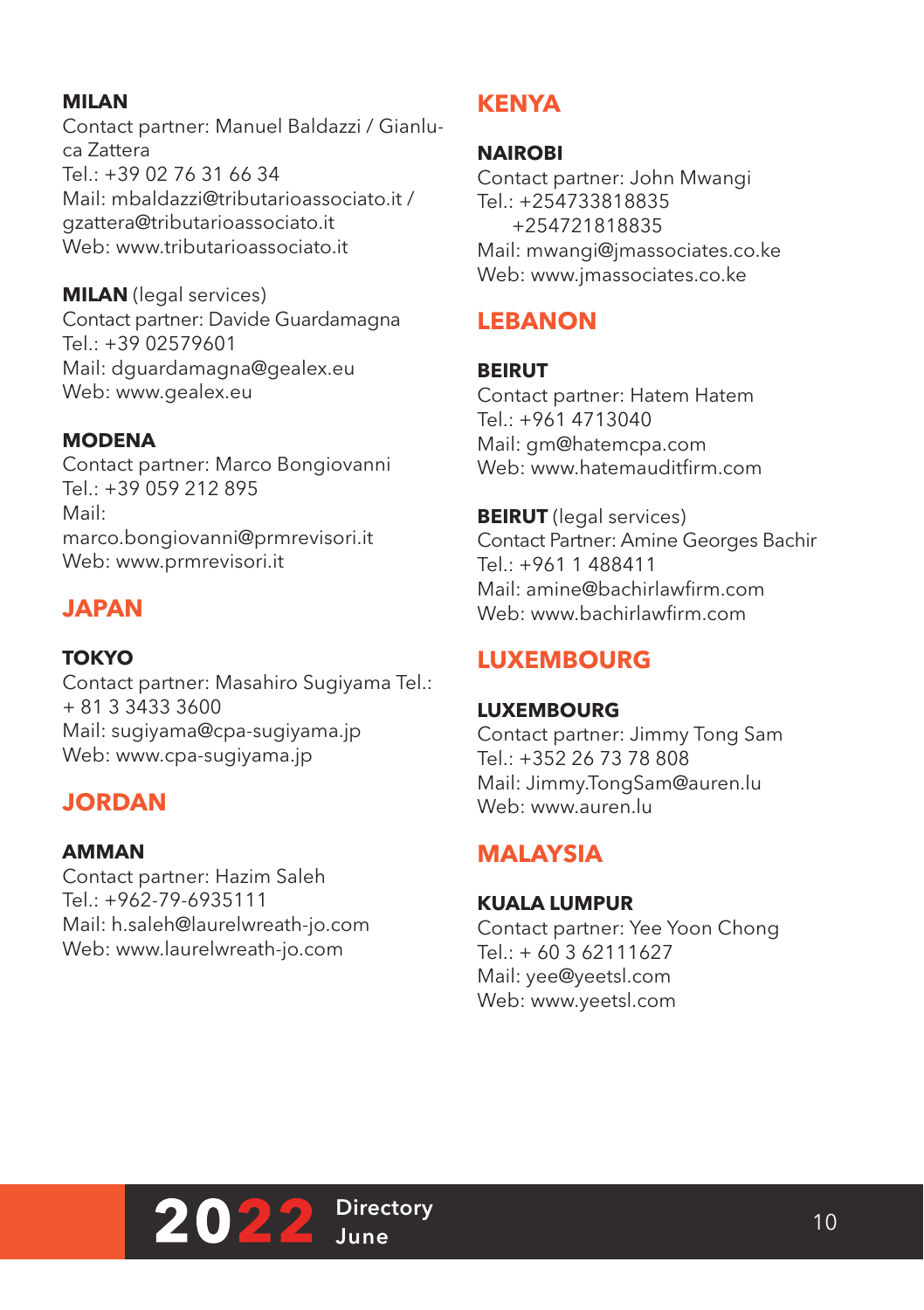# **MALTA**

#### **MSIDA**

Contact Partner: Clive Caruana  $Tel: +356 27642887$ Mail: clive@ccpsmalta.com Web: www.ccpsmalta.com

## **MEXICO**

#### **AGUASCALIENTES**

Contact partner: Marvin Gómez Tel.: + (52) (449) 175 90 12 Mail: malfredo.gomez@auren.mx Web: www.auren.com

#### **CANCUN**

Contact partner: Miguel Rodríguez Tel.: + 52 998 892 22 79 Mail: miguel.rodriguez@auren.mx Web: www.auren.com

#### **CIUDAD JUAREZ**

Contact partner: Edgar Mandujano Tel.: + 52 656 625 70 57 Mail: edgar.mandujano@auren.mx Web: www.auren.com

#### **GUADALAJARA**

Contact partner: Raúl Suarez  $Tel \cdot + 5233336169278$ Mail: raul.suarez@auren.mx Web: www.auren.com

## **LEÓN**

Contact partner: Juan Antonio Guzmán Tel.: + (52) (477) 7404310 Mail: juan.guzman@bjx.auren.com Web: www.auren.com

#### **MEXICO D.F.**

Contact partner: Juan Pablo Díaz Tel.: (52) (55) 52 81 64 78 Mail: jpablo.diaz@auren.mx Web: www.auren.com

#### **MONTERREY**

Contact partner: César de Jesús Treviño Tel.: + 52 818 343 92 00 Mail: cesar.trevinoe@auren.mx Web: www.auren.com

#### **QUERETARO**

Contact partner: Abraham Arcos Tel.: + 52 442 290 3824 Mail: abraham.arcos@auren.mx Web: www.auren.com

# **MOROCCO**

#### **CASABLANCA**

Contact partner: Juan García Muñoz Tel.: +212 522 25 80 54 Mail: cabinet@fidupartner.com Web: www.fidupartner.com

#### **CASABLANCA**

Contact partner: Rachid Boubakry  $Tel \cdot + 212522200032$ Mail: rboubakry@auditconcept.ma

## **PAKISTAN**

#### **ISLAMABAD**

Contact partner: Yusaf Saeed Tel.: + 924 2357 64717 Mail: yusaf@ysc.com.pk Web: www.ysc.com.pk

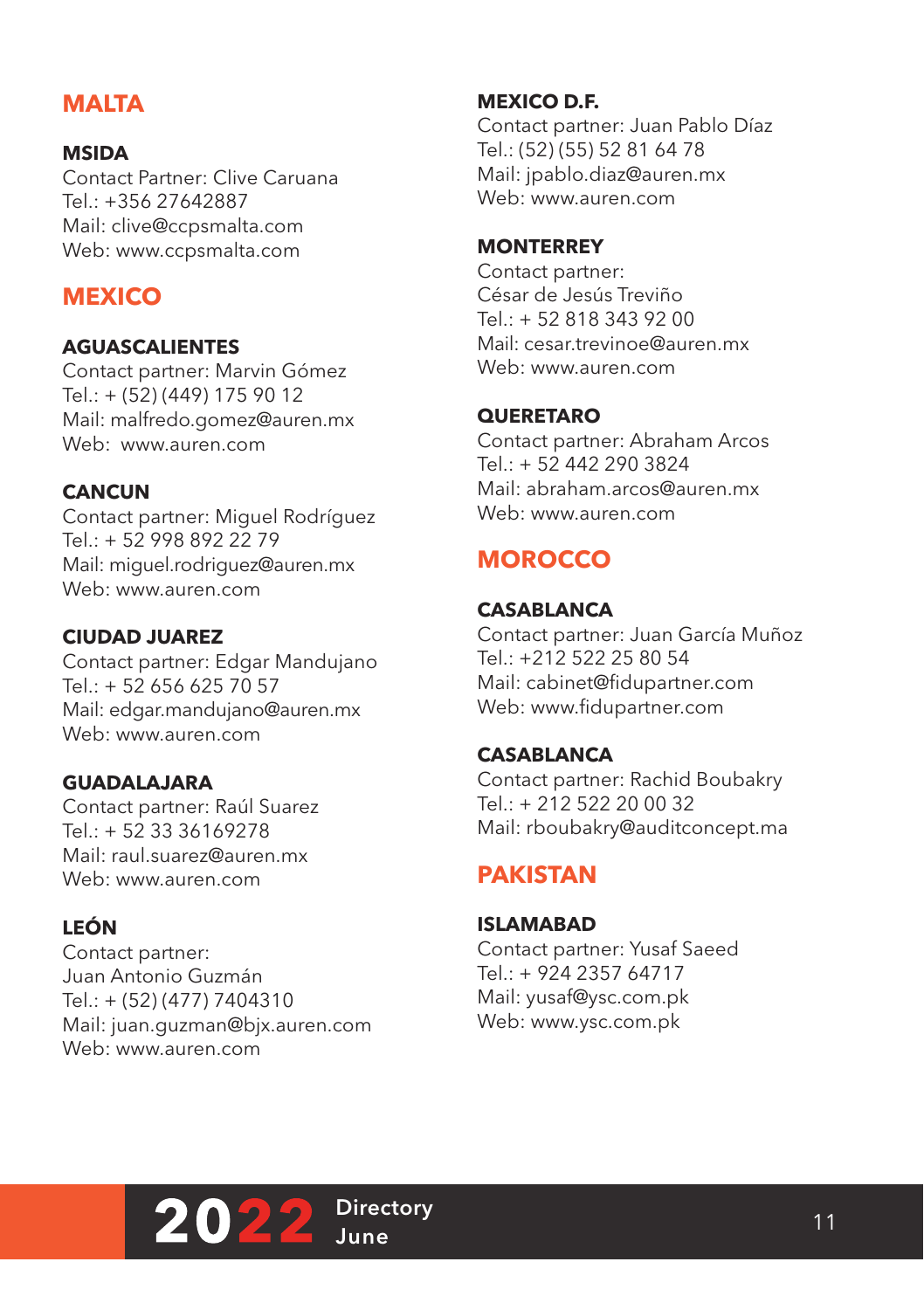# **PANAMA**

#### **PANAMA CITY**

Contact partner: José Santamaria  $T = 1 \cdot 15072609969$ Mail: info@smalatam.com Web: www.smalatam.com

## **PARAGUAY**

#### **HOHENAU**

Contact Partner: Ricardo Schneider Tel: +595 775232400 Mail: ricardo@consultoria.com.py Web: www.consultoria.com.py

## **PERU**

#### **LIMA**

Contact partner: César Morales Tel.: (511) 716-2606 Mail: cmorales@moralesco.net Web: www.moralesco.net

**LIMA** (Legal Services) Contact partner: Alfredo Salas  $Tel \cdot + 51 16176363$ Mail: asalas@srpmlegal.pe Web: www.srpmlegal.pe

## **POLAND**

#### **BIELSKO-BIAŁA**

Contact partner: Maksymilian Dudek  $Tel: + 48338111124$ Mail: maksymilian.dudek@kancelaria-dudek.pl Web: www.kancelaria-dudek.pl

#### **WARSAW**

Contact partner: Dariusz Obrocki Tel.: + 48 22 100 53 04 Mail: dariusz.obrocki@tias.pl Web: www.tias.pl

#### **WROCŁAW**

Contact partner: Dariusz Obrocki Tel.: +48 71 737 29 00 Mail: dariusz.obrocki@tias.pl Web: www.tias.pl

# **PORTUGAL**

#### **LISBON**

Contact partner: Victor Ladeiro Tel.: + 351 213 602 500 Mail: victor.ladeiro@auren.pt Web: www.auren.com

### **PORTO**

Contact partner: Regina Sa  $Tel: + 35 1 226 060 770$ Mail: regina.sa@auren.pt Web: www.auren.com

## **REPUBLIC OF SINGAPORE**

#### **SINGAPORE**

Contact partner: Sanjay Mohnot Tel.: + 65 62982241 Mail: sanjay@stamfordllp.com Web: www.stamfordllp.com

## **ROMANIA**

#### **BUCHAREST**

Contact partner: Anna Philiotis Tel.: +40 374 413 280 Mail: anna.philiotis@eurofast.eu Web: www.eurofast.eu

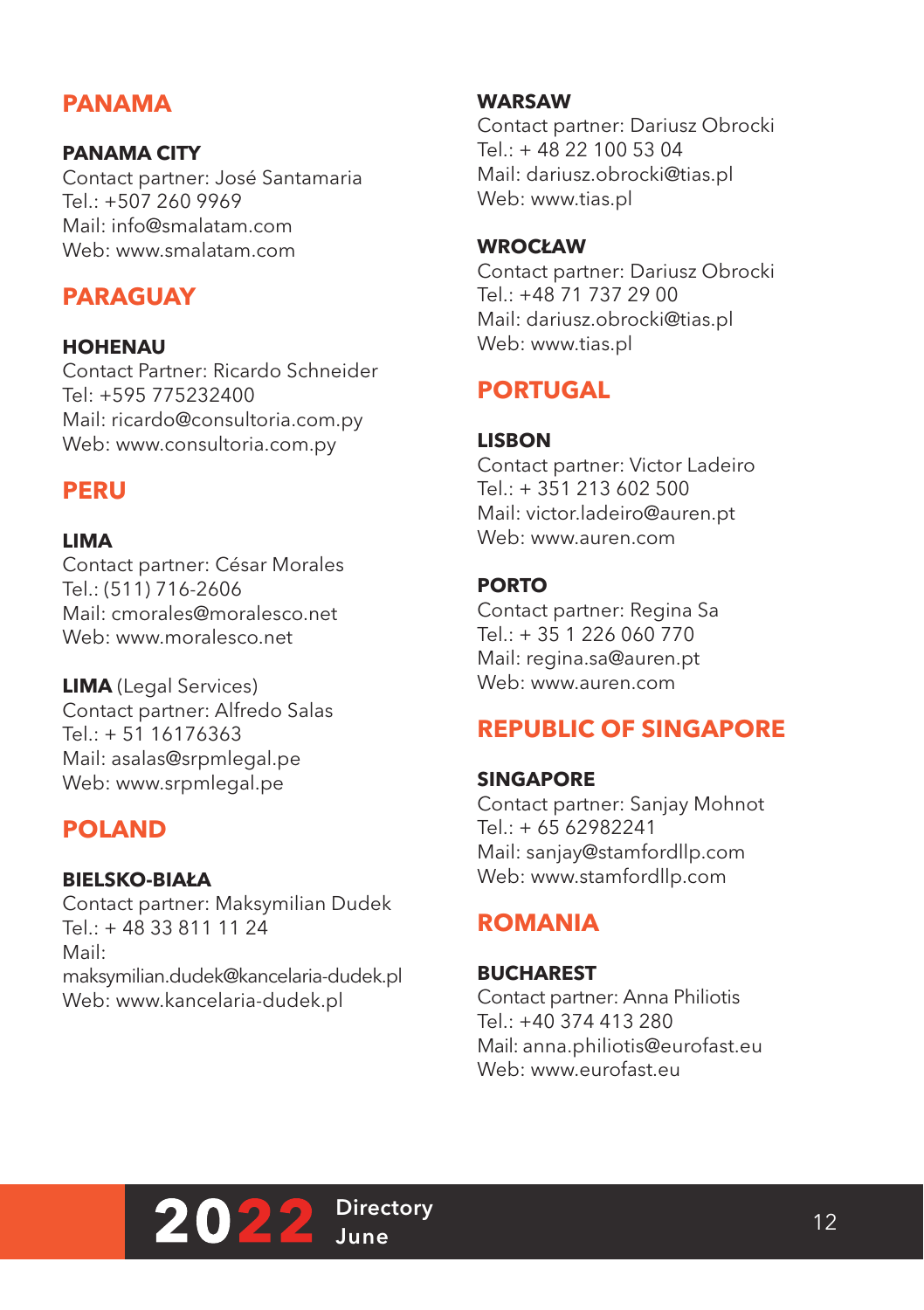# **RUSSIA**

#### **MOSCOW**

Contact person: Alex Stolarsky Tel.: +7 495 956 55 57 Mail: StolarskyA@schneider-group.com Web: www.schneider-group.com

#### **ST. PETERSBURG**

Contact person: Natalia Wilke Tel: +7 812 458 58 00 Mail: WilkeNG@schneider-group.com Web: www.schneider-group.com

## **SAUDI ARABIA**

#### **RIYADH**

Contact partner: Mohammed Sawan Tel.: + 966 1478 1579 Mail: sawan@sawancpa.net Web: www.sawancpa.com

# **SERBIA**

#### **BELGRADE**

Contact partner: Natasa Nedic  $T = 1 \cdot 1381113241484$ Mail: natasa nedic@eurofast.eu Web: www.eurofast.eu

# **SOUTH KOREA**

## **SEOUL**

Contact partner: Chung Donghwa Tel.: + 82 2 6486 0033 Mail: chungdh@startlawfirm.com Web: www.startlawfirm.com

## **SPAIN**

Country coordinator: Visi Cuestas  $Tel + 34932155989$ Mail: visi.cuestas@antea-int.com Web: www.antea-int.com

## **SWITZERLAND**

#### **AARAU**

Contact partner: Nicolas Zbinden  $Tel \cdot + 41$  62 837 17 17 Mail: nicolas.zbinden@thv.ch Web: www.thv.ch

#### **KRIESSERN**

Contact partner: Erich Kern  $Tel \cdot +41$  71 225 20 00 Mail: erich kern@misolutions.ch Web: www.misolutions.ch

### **ZUG**

Contact partner: Ivano Castagna Tel.: +41 41 729 42 42 Mail: ivano.castagna@mszgroup.ch Web: www.mszgroup.ch

#### **ZURICH**

Contact partner: Jan Brönnimann  $Tel \cdot +41$  41 729 42 42 Mail: jan.broennimann@mszgroup.ch Web: www.mszgroup.ch

## **THE NETHERLANDS**

#### **AMERSFOORT**

Contact partner: Andries van Pijkeren Tel.: +31 33 4225888 Mail: andriesvanpijkeren@auren.nl Web: www.auren.nl

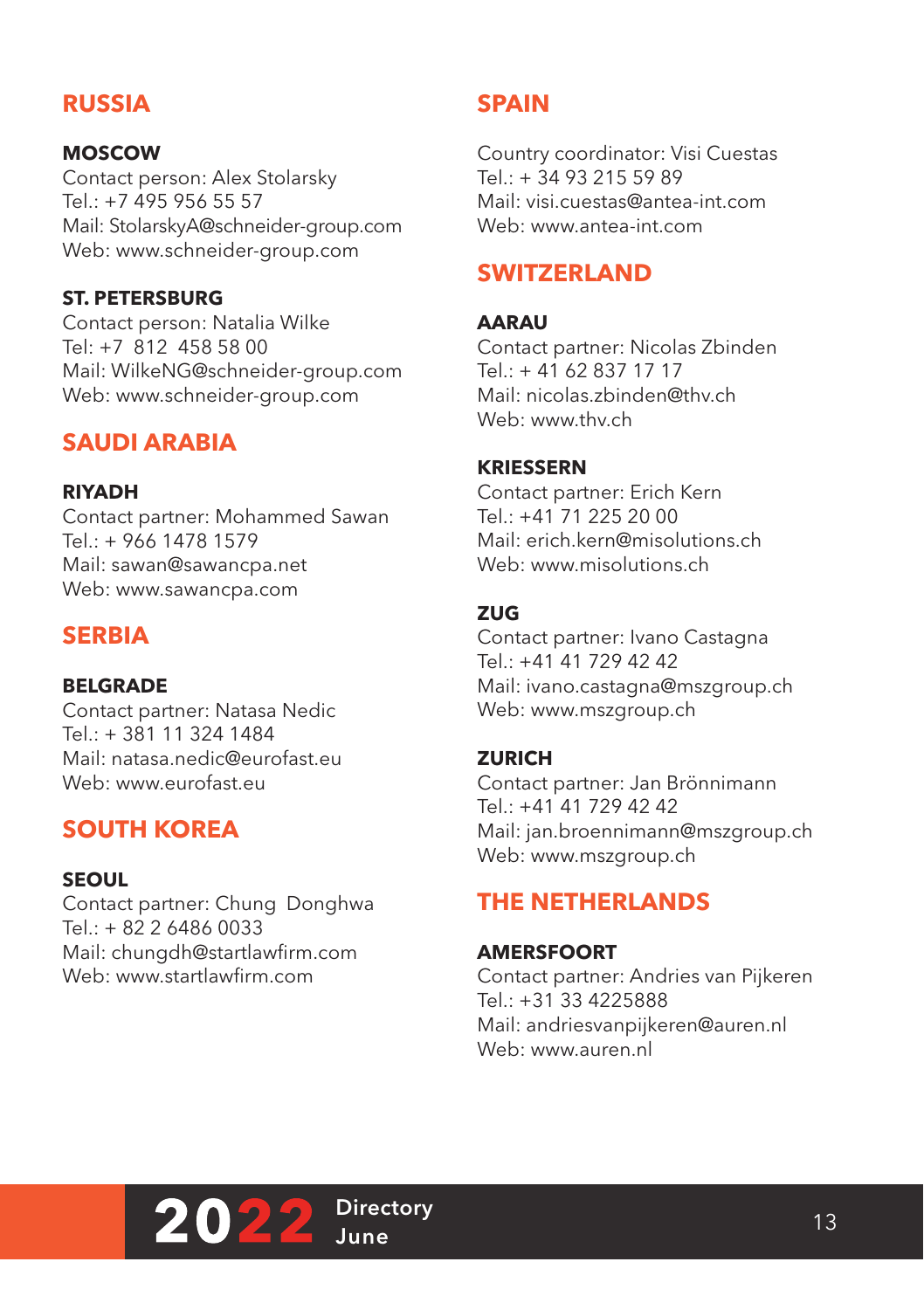#### **AMSTERDAM**

Contact partner: Gerco Recter Tel.: +31 20 645 82 81 Mail: gercorecter@auren.nl Web: www.auren.nl

#### **BILTHOVEN**

Contact partner: Gerrit Boonzaaijer Tel.: + 31 30 228 16 58 Mail: gerrit@bmaccountants.nl Web: www.bmaccountants.nl

**UTRECHT** (legal services) Contact partner: Gijs Van Poppel Tel.: + 31 881 115 500 Mail: vanpoppel@pcda.nl Web: www.pcda.nl

## **THAILAND**

**BANGKOK** (Legal Services) Contact partner: Kevin Harrington Tel.: (+66) 949381894 Mail: kevin.h@rwtlaw.co.th Web: www.rwtlaw.co.th

#### **BANGKOK**

Contact partner: Manuel Ollivier Tel.: + 66 (0) 8 192 85427 Mail: manuel@shine-audit.com Web: www.shine-audit.com

## **TUNISIA**

#### **TUNIS**

Contact partner: Omar Besbes  $Tel: + 21698973082$ Mail: o.besbes@ua.tn Web: www.ua.tn

## **TURKEY**

### **ANKARA**

Contact partner: Erdal Bozoglu  $Tel: + 90,312,490,61,62$ Mail: rehber@rehberconsulting.com Web: www.rehberdanismanlik.com

#### **ISTANBUL**

Contact partner: Nazim Anil Tel.: +90 (212) 660 98 12 Mail: info@anilymm.com Web: www.anilymm.com

**ISTANBUL** (legal services) Contact partner: Deniz Okuyucu Tel.: + 90 541 352 8802 Mail: deniz.okuyucu@gokce.av.tr Web: www.gokce.av.tr

## **UAE**

**DUBAI** Contact Partner: Shaji C Madathil Tel: +971 4 2690702 Mail: shaji@afsauditing.com Web: www.afsauditing.com

## **UGANDA**

#### **KAMPALA**

Contact Partner: Nabimanya Dativa  $Tel \cdot +256312104097$ Mail: admin@dativaassociates.com Web: www.dativaassociates.com

## **UKRAINE**

#### **KIEV**

Contact Partner: Larysa Shkurka Tel.: +38 044 238 65 30 Mail: info@kompas.com.ua Web: www.kompas.com.ua

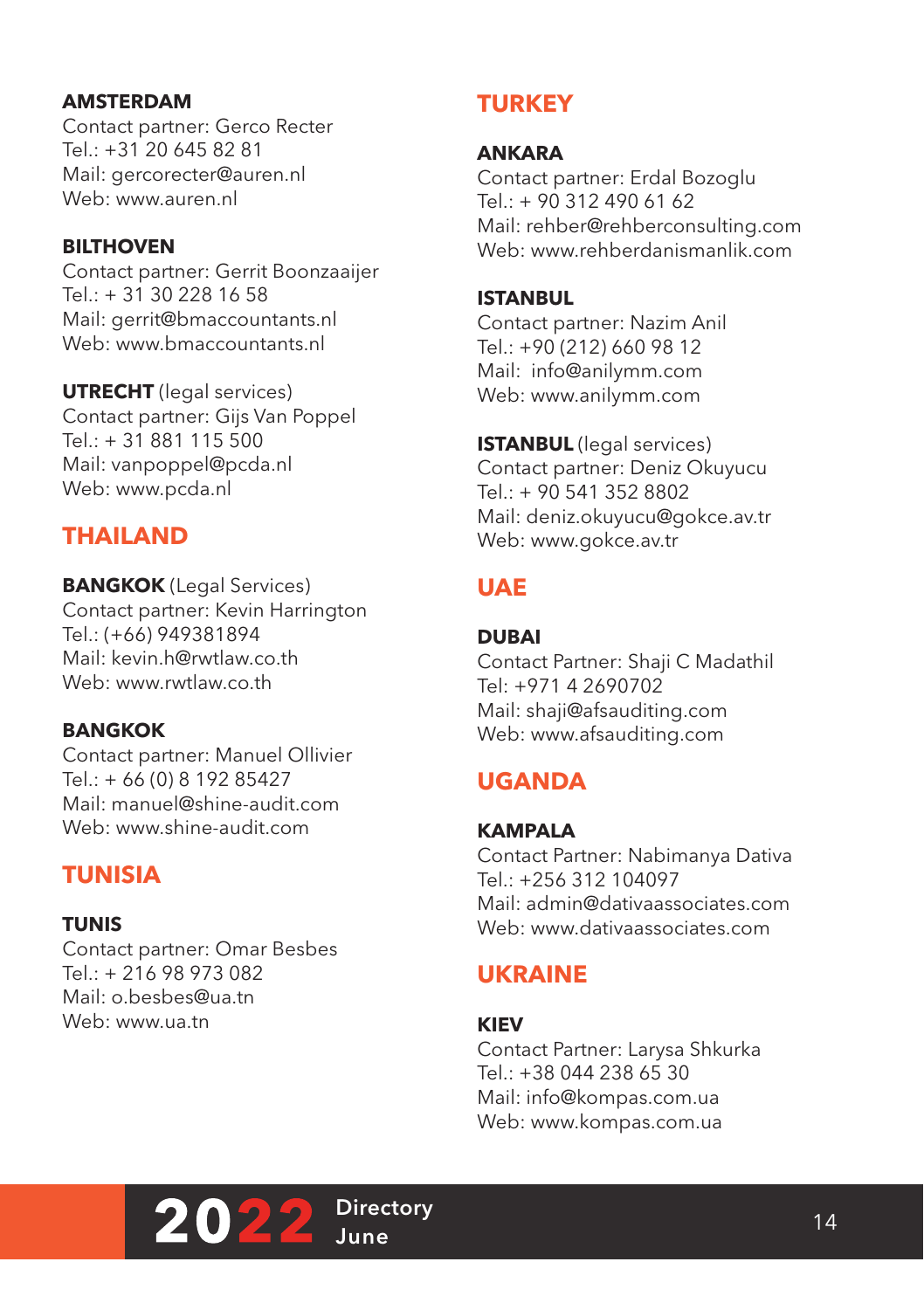# **UNITED KINGDOM**

#### **LONDON & READING**

Coordinator for UK: Contact partner: Ben Loveday Tel.: + 44 118 958 41 11 Mail: bloveday@hwca.com Web: www.hwca.com

## **LONDON**

**ENGLAND & WALES** (legal services) Contact partner: Antonio Arenas Tel.: +44 2078317070 Mail: antonio.arenas@scornik.com Web: www.scornik.com

## **URUGUAY**

#### **MONTEVIDEO**

Contact partner: Hector Lorenzo y Losada Tel.: + 598 2902 0000 Mail: lorenzoylosada.hector@auren.uy Web: www.auren.com

## **USA**

#### **LAS VEGAS**

Contact partner: Marlene Hutcheson  $Tel + 917 229 4600$ Mail: mhutcheson@rbsmllp.com Web: www.rbsmllp.com

#### **MIAMI**

Contact partner: Jonathan Lopez  $Tel \cdot + 1$  786 8782921 Mail: J.lopez@globaltaxpa.com Web: www.globaltaxpa.com

**NEW YORK** Contact partner: Peter Stefanou  $Tel: + 9172294610$ MAIL: pstefanou@rbsmllp.com Web: www.rbsmllp.com

#### **SAN FRANCISCO**

Contact partner: Sam Berde Tel.: + 917 229 4692 Mail: sberde@rbsmllp.com Web: www.rbsmllp.com

## **VENEZUELA**

#### **CARACAS**

Contact partner: Gertrudiz Bonilla Tel.: + 58 212 976 31 48 Mail: gbonilla@globaljurispa.com Web: www.globaljurispa.com

#### **MARACAIBO**

Contact partner: Gabriel Barrios Tel.: + 58 261 797 09 43 Mail: gabriel.barrios@barriospc.com Web: www.globaljurispa.com

## **VIETNAM**

**HO CHI MINH** Contact partner: Vi Nguyen Tel.: +842 866 703 100 Mail: vi.nguyen@vnc-os.com Web: www.vnc-os.com